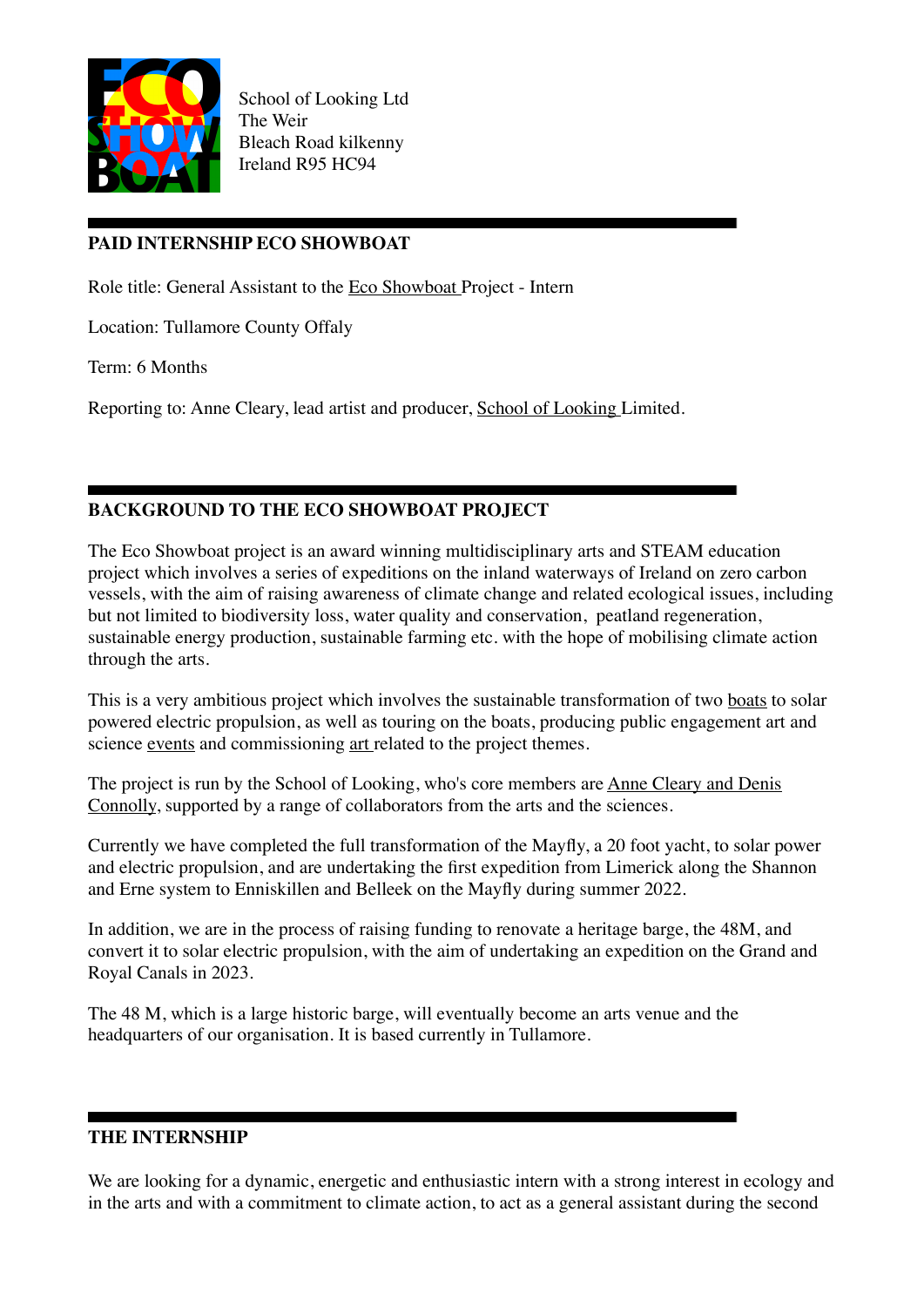part of the Eco Showboat expedition in July and August 2022, and the following months which will involve preparation for the 2023 programme.

This is principally a desk job and responsibilities will include:

- General administration.
- Organising transport and accommodation for the team and/or participating artists and scientists.
- Organising transport and storage for the equipment when required.
- Sourcing and ordering equipment.
- Book-keeping and other accounting tasks (excel only).
- Communication and marketing: preparing and distributing press releases. Dealing with requests for project documentation. Liaising with the team to develop and implement an effective marketing strategy.
- Liaising with invited speakers/performers with regard to programmes, schedules, transport, and any other requirements.
- Liaising with the social media officer to support and widen the social media campaign.
- Contacting and liaising with local stakeholders in the leadup to events in each county.
- Fundraising: Researching potential funding supports and assisting with applications. Possibly implementing and administering a crowd funding campaign.
- Research and prepare initiatives to develop new partnership and philanthropic opportunities, grant-making trusts and foundations at home and abroad.
- Occasionally driving.
- Undertake any other duties as may be reasonably required of the post by the Artistic Directors.

# **BENEFITS FOR THE SUCCESSFUL CANDIDATE**

This opportunity offers a valuable learning experience for the successful candidate, including mentorship from 2 internationally recognised artists and the opportunity to meet and work with other established artists, scientists and researchers as well as local authority arts officers and curators country wide, leading to enhanced career prospects following the internship.

It will allow the successful candidate to develop and refine a wide range of skills that are essential for the future success of their career, including presentation and communication skills, administrative and fundraising skills, time, project management and organisational skills. He or she will get an opportunity to support climate activism, to engage with climate related art and science ideas and learn about many technical aspects of the sustainable energy and living transformation that we as a society must address in the near future.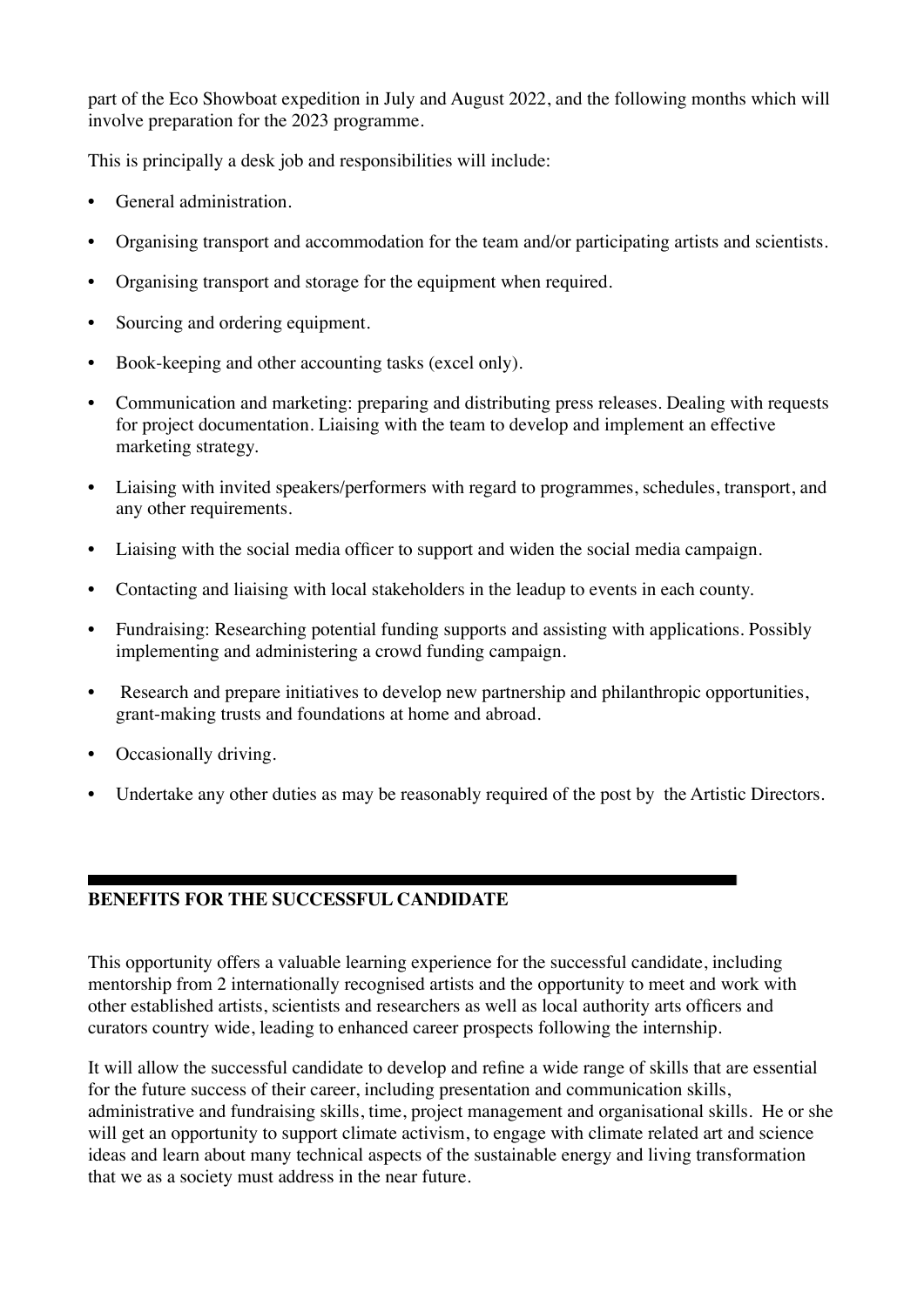In addition, the successful candidate will have the use of a dedicated desk at Junction Business Innovation Centre in Tullamore, Co. Offaly which will offer more opportunities for interaction and networking with local businesses.

# **LOCATION: TULLAMORE, COUNTY OFFALY**

School of Looking have taken shared office space at the [Junction Business Innovation Centre in](https://www.thejunctionoffaly.ie/)  [Tullamore,](https://www.thejunctionoffaly.ie/) Co. Offaly to facilitate the advancement of this project, and this desk will be for use by the project assistant, who we would like to be based in or close to Tullamore, as the 48 M barge is located there. We are in the process of centralising our activities in Tullamore and hope to limit carbon emissions to an absolute minimum. We therefore hope to engage an intern assistant close to Tullamore who can go to work while keeping carbon emissions to a minimum.

# **INTERN'S PROFILE**

We are seeking a motivated and experienced person to join the team. The person appointed will demonstrate a relevant educational profile and experience combining strong organisational skills, financial acumen, quick thinking and the ability to solve problems imaginatively. An insight into the cultural and climate action sectors will be a plus, as will good social media, communications and multimedia skills. The person should be well used to working to tight deadlines and on projects that require quick turnarounds and flexibility.

The person appointed will be someone who is looking for a new challenge and is committed to climate action in Ireland. They will relish the nature of the role in its diversity and be capable of managing their own time and workload effectively.

### **SKILLS & KNOWLEDGE**

- Good project management skills.
- Good organisational and time-management skills.
- Good communication and interpersonal skills written and oral.
- Good report-writing skills with high levels of accuracy and attention to detail.

### **EXPERIENCE**

- Experience in managing budgets and cashflow.
- Fluency in English.
- Experience in the arts / cultural sector or/or event management or/or activism and campaigning.

### **EDUCATION/TRAINING**

- Degree level or equivalent education desirable.
- Driving license required.
- Access to a car desirable. While most of the transport for this project is by boat, from time to time it has been necessary to use a car or van for certain one-off needs due to the rural location of the expeditions.

# **PERSONAL ATTRIBUTES**